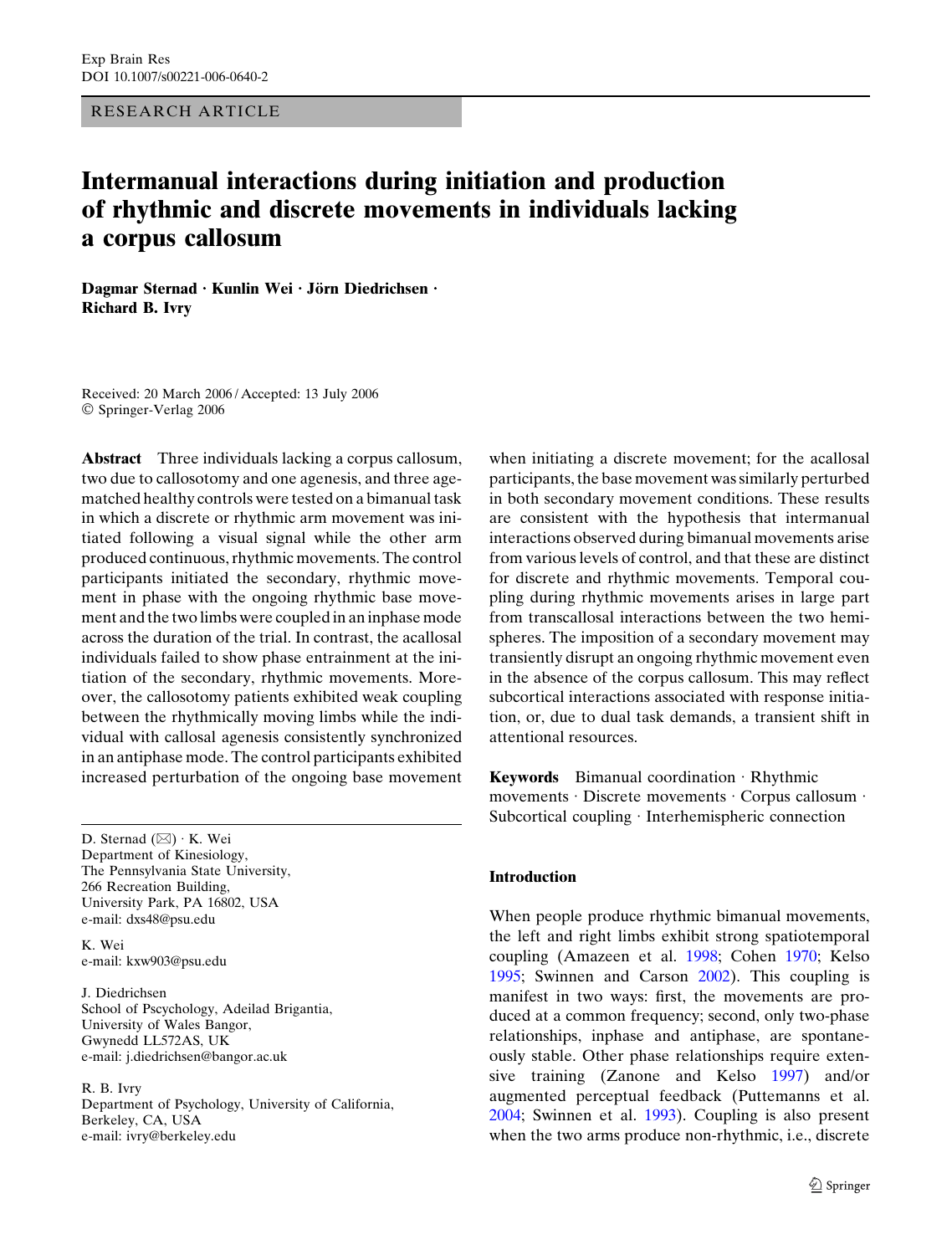movements. For instance, when reaching to two targets at different distances and with different target widths, the movements of each arm are initiated in a nearsynchronous manner (Kelso et al. [1979;](#page-15-0) Marteniuk et al. [1984\)](#page-15-0). Similarly, the two hands tend to produce similar forces with near-identical temporal profiles when attempting to generate isometric forces of different magnitudes (Diedrichsen et al. [2003;](#page-15-0) Rinkenauer et al. [2001;](#page-15-0) Steglich et al. [1999\)](#page-15-0).

While such kinematic and kinetic coupling is a prominent constraint for both rhythmic and discrete movements, there are notable differences between these two classes of actions. Rhythmic movements tend to be continuous with an invariant period and amplitude, commonly produced without explicit targets in extrinsic space. Discrete actions, on the other hand, are characterized by well-defined initiation and termination landmarks. Termination is frequently associated with a spatial target in extrinsic space. From a dynamical systems perspective, discrete movements can be interpreted as fixed-point attractors (Schöner [1990\)](#page-15-0); rhythmic movements and the coupling of two or more cyclic movements have been modeled as limit cycle attractors coupled to each other (Kay et al. [1987;](#page-15-0) Sternad et al. [1996](#page-15-0)). As these two attractors are the two main stable attractors in nonlinear dynamical systems, it has been proposed that rhythmic and discrete movements form two basic units of action, or movement primitives (de Rugy and Sternad [2003;](#page-14-0) Sternad et al. [2000\)](#page-15-0). A related distinction suggests that even within the domain of rhythmic movements, the control operations differ depending on whether the movements are produced in a smooth continuous manner, or are marked by discrete salient events (Spencer and Ivry [2005](#page-15-0)). Evidence consistent with both of these views has been obtained in neuroimaging (Lutz et al. [2000;](#page-15-0) Schaal et al. [2004;](#page-15-0) Yu [2005](#page-15-0)) and neuropsychological studies (Spencer and Ivry [2005](#page-15-0); Spencer et al. [2003\)](#page-15-0).

If the control of discrete and rhythmic movements involves distinct neural mechanisms, the question arises as to how we produce actions that combine discrete and rhythmic components. Many actions require this form of integration. While walking or running, we may impose a discrete action either with the foot (e.g., kick a ball) or with the hand (e.g., point to an interesting landmark). Within the domain of bimanual movements, we may stir the soup with one hand and use the other to pick up a salt shaker. Given the neural and behavioral dissociations between rhythmic and discrete movements, it is reasonable to hypothesize that the different actions of the two hands would be relatively independent, or exhibit attenuated forms of coupling compared to conditions in which both hands produce either rhythmic movements or discrete movements, the conditions typically examined in studies of bimanual coordination.

To explore this issue Wei et al. [\(2003](#page-15-0)) tested neurologically healthy individuals in a novel bimanual task. Participants performed rhythmic movements about one elbow at different periods (base movement). Following the presentation of an imperative signal at a random phase, they were required to initiate a movement with the contralateral hand while maintaining the base movement. This secondary movement was either rhythmic or discrete. The results showed a clear distinction between the two secondary movement conditions. While the initiation of the secondary rhythmic movement was generally in phase with the base movement of the other arm, the initiation of the discrete movement was independent of the phase of the base movement. Moreover, the reaction time for rhythmic initiation was directly related to the period of the base movement (i.e., shorter RTs for faster base movements), whereas the discrete reaction time was invariant across the different base movement rates.

These results indicate that coupling was considerably stronger in the rhythmic-rhythmic condition. Nonetheless, other aspects of the results indicate that the discrete movements were not performed independently of the base movement. First, the initiation of either rhythmic or discrete secondary movements led to a transient perturbation of the base movement (phase advance), as well as a transient increase in the rate of the base movement, especially in the discrete condition. Second, the peak velocity of the discrete movement scaled with the rate of the base movement. Thus, there was evidence of intermanual coupling even in the discrete condition, although the form of these interactions was different from that observed in the rhythmic condition. The present study further investigates the issue of bimanual coupling in tasks involving discrete and rhythmic movements by examining acallosal patients, i.e., individuals that lack the connection between the two hemispheres.

Individuals lacking the corpus callosum provide an interesting opportunity to study bimanual coordination given the absence of direct communication between the cerebral hemispheres. For instance Tuller and Kelso ([1989\)](#page-15-0) tested a callosotomy patient on a bimanual rhythmic tapping task. Interestingly, the patient exhibited a strong tendency to produce in- and antiphase movements, similar to those observed in control participants, even when lateralized visual metronomes were used to specify the target timing of the responses for each hand. Ivry and Hazeltine [\(1999](#page-15-0))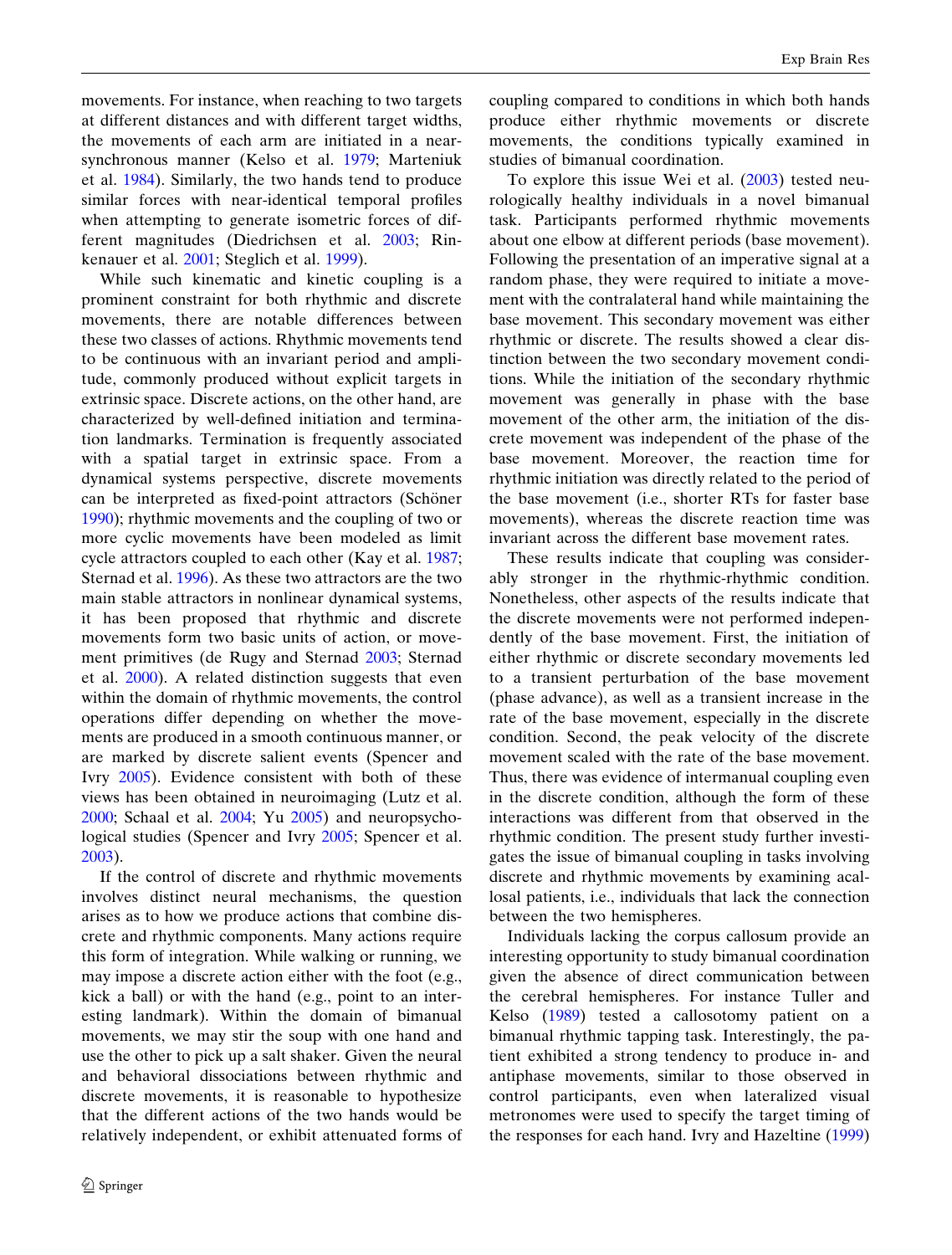also reported strong temporal coupling during rhythmic tapping in another callosotomy patient, even when the task was performed without an external metronome. Note that both of these studies examined finger tapping where a salient event, the finger contact with the table surface, marked each cycle in synchronization with a metronome.

In contrast, Kennerley et al. [\(2002](#page-15-0)) tested three callosotomy patients on a bimanual circle drawing task. Under such conditions, spatiotemporal coupling was greatly attenuated; in fact, in some trials, the two limbs moved at different rates. As circle drawing involves multijoint coordination and cannot be directly compared to tapping, a second experiment was conducted in which all of the movements involved rhythmic finger movements. Rhythmic performance with smooth transitions between flexion and extension were compared to intermittent or discrete-like movements that involved a pause before each flexion phase. This relatively subtle distinction led to a marked difference in performance: coupling was much more pronounced in the discrete condition compared to the continuous condition.

Thus, the processes underlying spatiotemporal coupling observed during continuous movements appears to involve cortical mechanisms that interact through signals communicated across the corpus callosum (Ivry et al. [2004](#page-15-0)). In contrast, a subcortical locus is indicated for spatiotemporal coupling associated with discrete movements, either produced in isolation (Franz et al. [1996\)](#page-15-0) or as part of a rhythmic pattern. These subcortical connections, linked to the timing of certain events such as the onset or offset of the movements, would provide a pathway through which signals to the two hands could interact in the absence of the corpus callosum.

Prior studies with callosotomy patients have generally involved tasks in which both hands produced similar movements and in which the two actions were initiated at the same time (e.g., both drawing circles or both tapping; but see Franz et al. [2000.](#page-15-0) In the current study, we test three acallosal individuals on the bimanual tasks introduced by Wei et al. ([2003\)](#page-15-0). For these tasks, the focus is on constraints that arise when a secondary movement is introduced during the course of an ongoing rhythmic movement. Moreover, the key comparison is between conditions in which the secondary movement is also rhythmic or when it consists of a brief, discrete movement.

From the extant literature, the three hypotheses can be formulated: first, differences between the two groups should be seen in the constraints on initiation of the secondary rhythmic and discrete movements. As the onset of a discrete secondary movement is independent of the phase of the rhythmic movement in control participants (Wei et al. [2003](#page-15-0)), we expect the same pattern to be present in the acallosal participants. More interestingly, initiation of a secondary rhythmic movement can conceivably lead to different expectations: while control participants will show marked spatiotemporal coupling between the two limbs which persists over subsequent movement cycles, as seen by Wei et al. [\(2003](#page-15-0)), for acallosal participants, two results are plausible: Given the assumption that a subcortical mechanism is required to initiate the secondary movement, this mechanism may have information regarding the current state of the ongoing base movement of the other hand. As such, the secondary movement would be constrained to start inphase with the base movement, with uncoupling emerging over subsequent cycles. Alternatively, phase information may be limited to the hemispheric representation of the ongoing movement. In this case the initiation of the secondary rhythmic movement should be independent of the phase of the base movement. Once the secondary movement has become established, we expect to observe attenuated or absent coupling between the two continuous movements, similar to what was reported by Kennerley et al. ([2002\)](#page-15-0).

A second set of hypotheses can be formulated with respect to perturbations of the base movement induced by the initiation of the secondary movement. If the onset of a secondary movement, either discrete or rhythmic, constitutes an event that is accessible via subcortical pathways to both hemispheres, we would expect to observe similar perturbations in the base movement around the time of initiation in both healthy and acallosal individuals. In the healthy individuals of the study by Wei et al.  $(2003)$  $(2003)$  these perturbations were most prominent when the secondary movement was discrete, probably because the onset was not in phase with the rhythmic base movement. This difference between rhythmic and discrete initiation may be absent in the acallosal group assuming that the phase of the rhythmic base movement is communicated via the corpus callosum.

A third focus is on the difference between acallosal individuals: two individuals were surgical callosotomy patients and one individual had callosal agenesis. Agenesis individuals have received relatively little attention in previous work on bimanual coordination. In studies of hemispheric specialization involving perceptual studies, agenesis individuals perform similar to control participants, suggesting extensive reorganization, either within each hemisphere or in the communication paths between the hemispheres (e.g., Barr and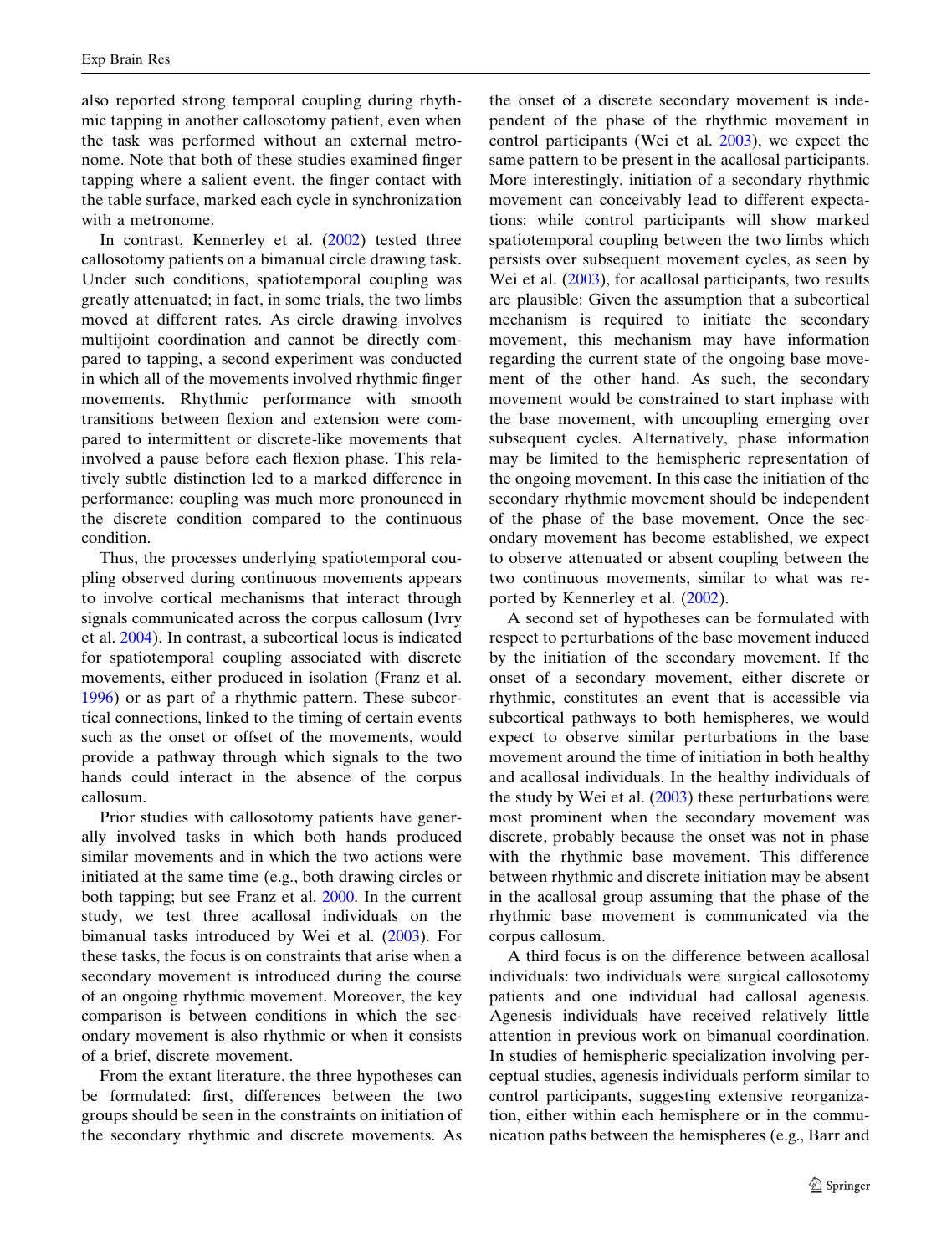Corballis [2002](#page-14-0)). However, in a study of bimanual force production, an agenesis patient exhibited relative independence of the two hands when asked to produce isometric forces of different intensities (Diedrichsen et al. [2003\)](#page-15-0). Hence, bimanual coupling in steady state rhythmic performance may reveal differences.

# Methods

# Participants

Three acallosal individuals were tested. JW (age 48, male, right-handed) and VP (age 49, female, righthanded) underwent surgical resection of the corpus callosum in 1979 as part of their treatment for intractable epilepsy (for details see Sidtis et al. [1981\)](#page-15-0). While the callosotomy was complete in JW, a sparing of the most ventro-rostral fibers of the corpus callosum remained present in the patient VP, providing interhemispheric connection between the two cingulate gyri and other prefrontal areas (Corballis et al. [2001](#page-14-0)). The third participant RU (age 58, male, right-handed) lacked the corpus callosum congenitally. His condition was accidentally discovered during a precautionary MRI following a headache episode. He did not report any unusual problems with coordination during development.

Three neurologically healthy control participants (two males, one female) were matched to the acallosal group with respect to age (54 vs. 52 years, control range of 47–59 years), education (control mean = 16 years; acallosal mean = 15 years) and handedness (all righthanded). All the participants gave informed consent following a protocol approved by the Committee for the Protection of Human Subjects (CPHS) at the University of California, Berkeley.

# Materials and procedure

Participants were seated at a table with a smooth, wooden surface. The shoulders were abducted to approximately 45" and the fingers were curled, with the lateral surface of the arms resting lightly on the table surface. Rhythmic movements of the forearm were executed by flexion/extension of the elbow joint. Three-dimensional position data was sampled with an Ascension mini-bird system at a rate of 140 Hz and recorded on an IBM-compatible PC. The position sensors were taped to the tip of the left and the right index finger (Ascension Technology, Burlington, VT, USA). A computer monitor was placed at eye level, approximately 80 cm in front of the participant.

During each trial, a small cross was presented on the center of a computer screen positioned 80 cm in front of the participant. At the beginning of the trial, the participant rested both arms on the table, positioned to extend perpendicular to the body axis with elbows extended to approximately 170°. The trial began with the presentation of a cross on the computer monitor and the participant was instructed to maintain fixation on this stimulus throughout the trial. When the participant was ready, the experimenter started an auditory metronome. This consisted of 12 pacing tones (1,000 Hz, 30 ms duration), with a period of either 300 or 550 ms. In separate blocks, the participant was required to make oscillatory movements (base movement) with either the left or right forearm, one full oscillation per pacing tone. The experimenter indicated that the movement amplitude should span approximately 80°, with maximum flexion of 90°. However, this aspect of the task was not emphasized because one goal of the study was to observe how the introduction of a secondary movement influenced the amplitude of an on-going base movement. The participant continued to perform the rhythmic base movement after the pacing tones ended. Vision of the arm producing the base movement was prevented with a screen.

At a random interval (3–5.5 s) after the last pacing tone, a white circle  $(0.5^{\circ}$  diameter) was displayed on the screen, 6" lateral of the fixation cross on the side of the resting arm. This stimulus served as the imperative signal for the secondary movement. In the discrete initiation condition the cue signaled the participant to flex the resting forearm towards the body while continuing to make the rhythmic base movement with the other arm. The trial ended 10 s after the auditory metronome was terminated, providing between 4.5 and 7 s of data after the initiation of the secondary movement. In the rhythmic initiation condition, the cue signaled the participant to begin rhythmic movements with the resting arm while maintaining the base movement. The instructions emphasized that the secondary movements should be performed at the same speed and amplitude as the base movements, but no instructions were given regarding the phase relationship between the two arms. In this condition, data collection continued for 15 s after the start of the continuation phase, providing 9.5–12 s of data after the initiation of the secondary movement. In both the discrete and rhythmic conditions, participants were instructed to begin the secondary movement as soon as they saw the imperative signal. However, the experimenter did not place a strong emphasis on initiation speed since this appeared to confuse the first patient tested during practice trials. Rather, the experimenter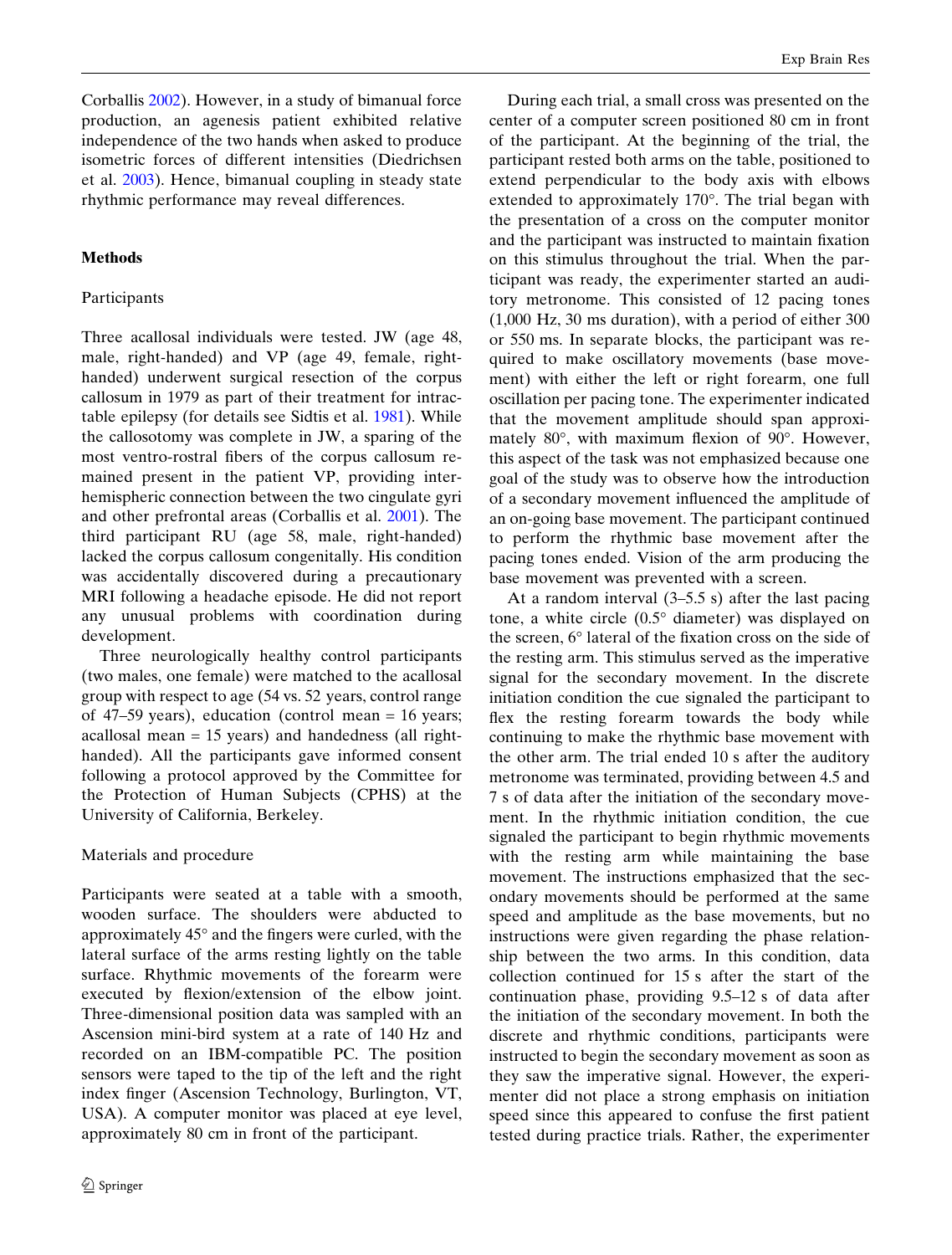continually re-emphasized that the participant should continue to produce the base movement.

The experiment for each participant consisted of eight blocks with 20 trials in each block. The first four blocks were performed at a pace of 300 ms, the second four blocks at a pace of 550 ms. For each rate, two blocks were performed with the discrete condition, followed by two blocks with the rhythmic condition. For each of the four conditions (2 periods  $\times$  2 secondary movements), the base movement was performed with the right arm in one block and the left arm in the other block. The same order of presentation was used for all six participants. Two practice trials were included at the start of each block. The experiment lasted approximately one hour, excluding the time required to set up the equipment.

#### Data analysis

For the analysis, we ignored the  $z$ -coordinate (height over table) as participants maintained light contact with the table surface throughout the trial. From the movement trajectories for each arm in the horizontal plane  $(x, y)$ , we extracted the main axis of movement using a principal component analysis on the spatial data (Fig. 1). This convention was adopted because the axis of rotation was not fixed by a device. All movement data was projected onto this axis and were measured in units of cm. Zero was defined to be at the center of mass of all data points, calculated over the entire trial. Positive values of the position record indicated extension of the elbow joint and negative values indicated flexion. To compute velocity, the position time series was numerically differentiated and



Fig. 1 Experimental setup and coordinate definitions for the data analysis. The participants were seated at a table, both elbows resting on the table surface. Movements were executed by flexion and extension about the elbow joint. For data analysis, the movement data was projected onto the best fitting line that describes the main movement orientation

smoothed with a zero-lag sixth-order Butterworth lowpass filter with a cutoff frequency of 5 Hz.

Calculation of dependent measures

Three exemplary trials for the rhythmic and the discrete conditions are shown in Fig. [2](#page-5-0). In Fig. [2](#page-5-0)a, callosotomy participant JW initiates a rhythmic movement with his right arm, while maintaining the oscillatory base movement with his left arm. In Fig. [2b](#page-5-0), the same individual initiates a discrete movement. Figure [2c](#page-5-0) shows a discrete initiation trial where the patient had severe difficulties in performing the task. Instead of the instructed discrete movement he performed one movement cycle. In parallel, he stopped the base oscillation for several cycles. This trial was eliminated from the regular analysis as detailed in the following.

To calculate period and amplitude of each cycle, the times and positions of the extrema of the position signals of the continuous base movement were determined. Cycle period  $(T)$  was calculated as the temporal interval between two successive maxima, cycle amplitude  $(A)$  as the difference in position between maxima and the successive minima. These measures were averaged across all cycles before the onset of the imperative signal to obtain  $T_{pre}$  and  $A_{pre}$ . Equivalent averages were calculated to obtain post-initiation measures,  $T_{\text{post}}$ , and  $A_{\text{post}}$ , of the rhythmic base movement. The two cycles during and immediately following the initiation of the secondary movement were excluded in order to avoid transient effects.

The onset of the secondary movement  $t_{init}$  was defined as the time at which the velocity of the secondary movement exceeded a threshold of 0.14 m/s. Initiation time (IT) was calculated as the difference between the onset time of the imperative signal  $t_{\text{imp}}$  and the onset time of the secondary movement  $t_{init}$ .

# Calculation of phase variables

In order to analyze the relative timing of events between the two arms,  $t_{\text{init}}$  and  $t_{\text{imp}}$  were converted into phases. The initiation phase of the secondary movement  $\varphi_{\text{init}}$  was calculated as:

$$
\phi_{\rm init} = 2\pi (t_{\rm init} - t_{\rm peak})/T_{\rm pre},
$$

where  $t_{\text{peak}}$  is the last peak in the position signal of the base movement before the onset of the secondary movement. The phase of the imperative signal  $\varphi_{\text{imp}}$ was calculated accordingly:

$$
\phi_{_{\rm imp}}=2\pi(t_{\rm imp}-t_{\rm peak})/T_{\rm pre}.
$$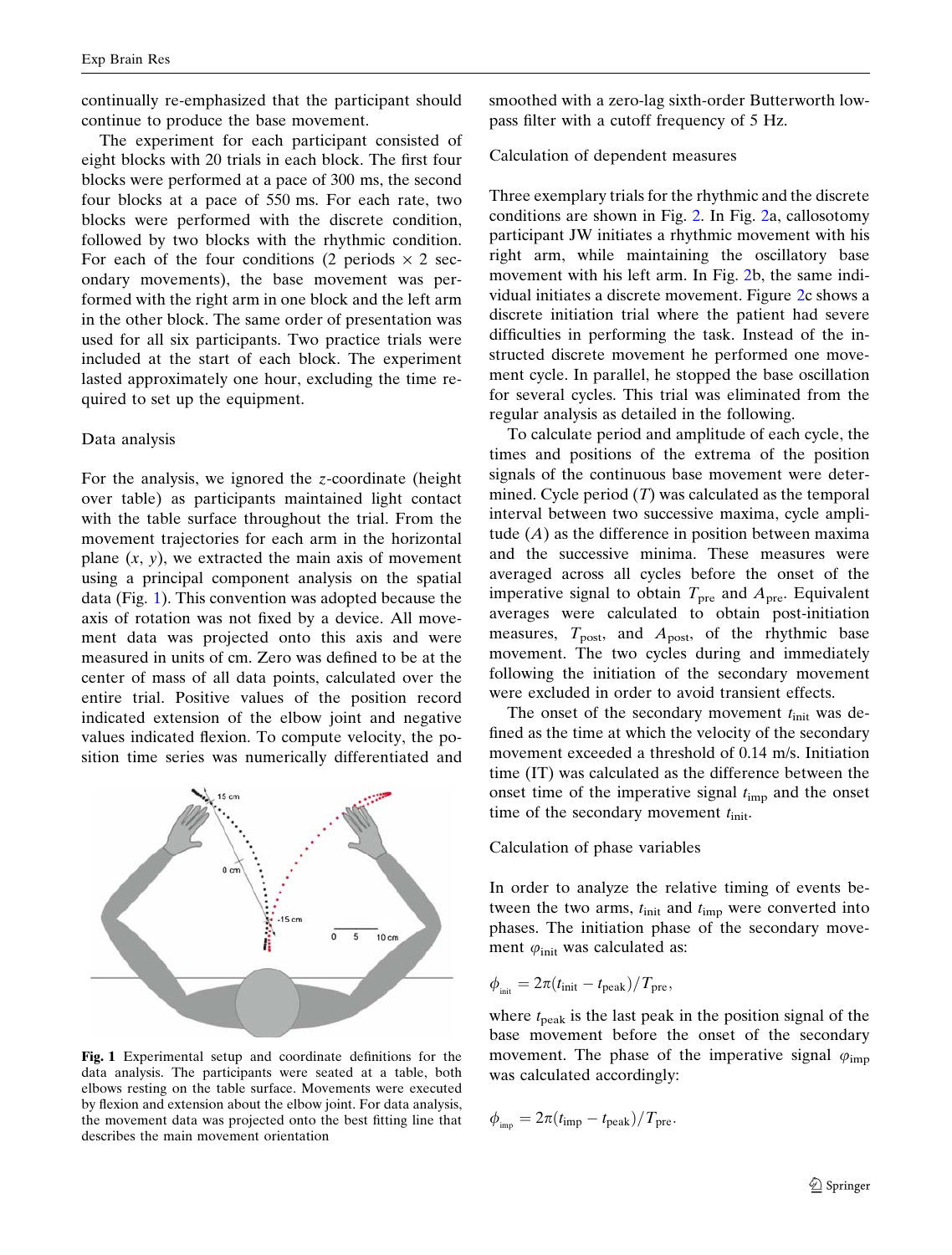<span id="page-5-0"></span>

where  $t_{\text{peak}}$  is the last peak in the position signal of the base movement before the imperative signal.

These phase calculations assume sinusoidal trajectories, a reasonable approximation of the pre-perturbation segment of the trial (see Fig. 2).

Peak velocity of the secondary movement after initiation

Peak velocity during the first flexion phase of the secondary movement was calculated. For this measure, the angular position was first differentiated with a  $\blacktriangleleft$ 

Fig. 2 A segment of the time series of three exemplary trials with rhythmic and discrete initiation. a Rhythmic initiation trial performed by callosotomy patient JW. The upper trajectory shows the cycles of the rhythmic base movement produced by the left arm and the lower trajectory shows the cycles of the secondary movement produced by the right arm. The imperative signal and initiation time of the secondary movement are marked by vertical lines. The vertical dotted lines during the bimanual movement epoch are aligned to peak flexion of the left arm and illustrate the wandering relative phase between the two arms. The metronome pacing period was 300 ms in this trial. Note that the period of the participant's movements was slightly slower than the target pace both before and after the imperative signal. b Discrete initiation trial of the same acallosal patient. c Unsuccessful trial where the acallosal patient failed to perform the instructed discrete movement and simultaneously stops the continuous movement. This trial was eliminated from the regular analyses

two-step difference algorithm, and the maximum was identified using a standard peak-picking algorithm. Peak velocity was measured in meters per second.

## Perturbation due to initiation

To capture perturbations of the base movement that might occur as a result of the secondary movements, the base movement was analyzed in phase space, i.e., the space spanned by position and velocity. Compared to deviations in timing only, we expected a spatiotemporal measure to be more sensitive. As shown in Fig. [3,](#page-6-0) prior to the onset of the secondary movement, the base movement traverses a cycle in phase space. The perturbation is visible as a deviation in the radius and phase velocity. To compute the radius  $r$  and the phase angle  $\theta$ , the position trace was first high-pass filtered to eliminate slow drifts that would introduce periodic changes in the radius (sixth-order Butterworth, 0.5 Hz cutoff). Subsequently, position and velocity were normalized to one by dividing the time series by its mean half-amplitude. Note that the normalization was based on the time series before the trigger. The phase  $\theta$  was then calculated as the arctangent of velocity over position. The radius  $r$  was computed from position and velocity using Pythagoras. The derivative of the angular position  $\dot{\theta}$  was then computed by a two-time step differentiation of  $\theta$ .

For a sinusoidal signal, r and  $\dot{\theta}$  would be constant. Therefore, perturbations were indicated by deviations in r or  $\dot{\theta}$  from the stationary signal. To capture the perturbation of the base movement induced by the initiation of the secondary movement, the root mean square deviation from this mean RMSD<sub>init</sub> was calculated beginning with the cycle peak before  $t_{\text{init}}$  and terminating with the second peak following  $t_{init}$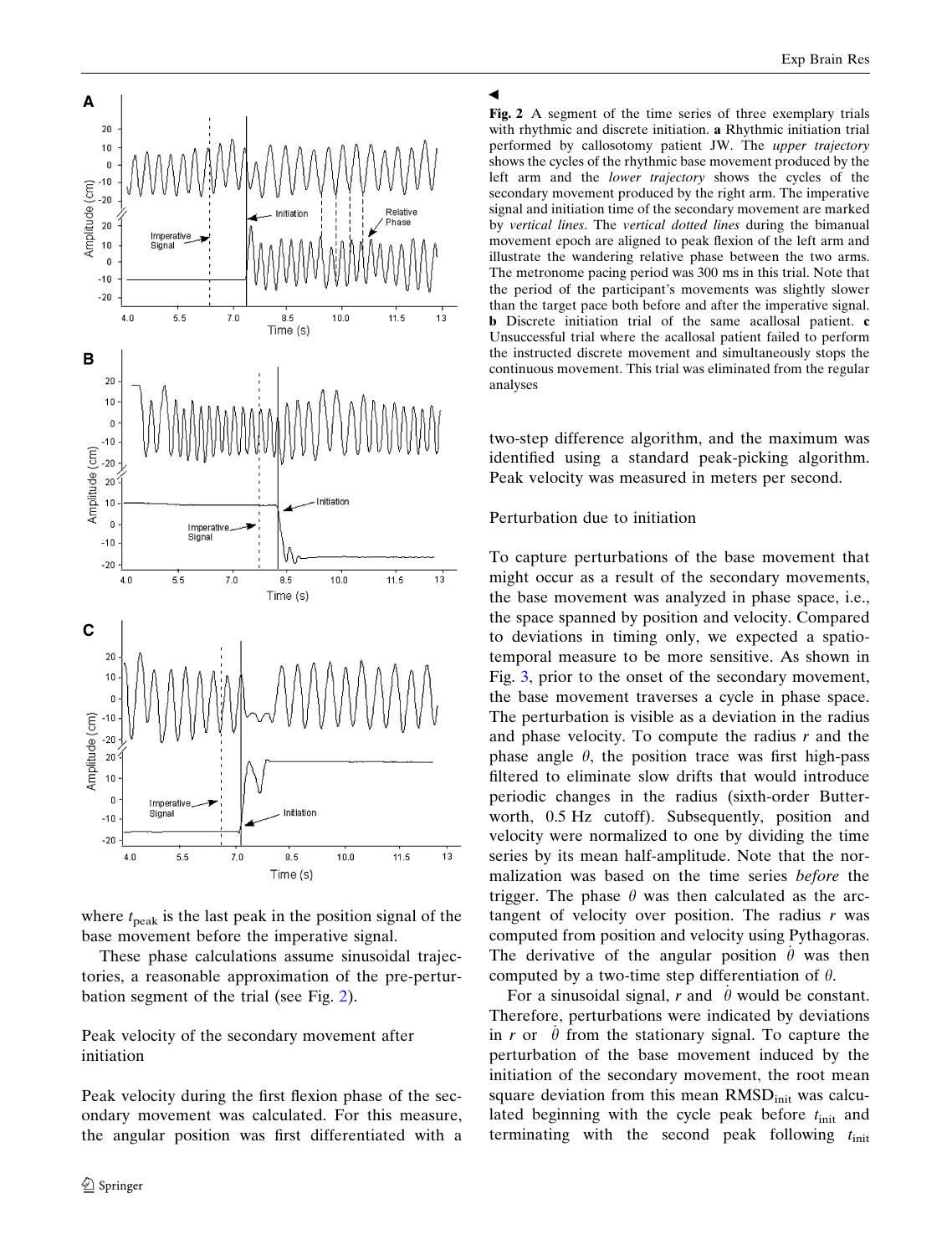<span id="page-6-0"></span>

Fig. 3 Calculation of radius r and phase  $\theta$  at the initiation of the secondary movement. The top panel shows five cycles around the time of initiation. A pronounced perturbation in the base movement is evident at the onset of the secondary movement. The bottom panel shows the phase portrait across this epoch with normalized position and velocity (for details see text)

(Fig. [5a](#page-9-0)) (Given the different phases of  $t_{init}$  this leads to asymmetrical centering of the window of calculation around  $t_{init}$ ). To obtain a baseline measure characterizing behavior before the perturbation, RMSD was calculated over all cycles of the trial preceding the peak before  $t_{\text{init}}$ . The two RMSD measures before and during initiation were normalized by the respective duration over which they were calculated. Subsequently, they were compared by  $t$  tests to evaluate whether the base movement was perturbed by the initiation of the secondary movement.

## Relative phase

In order to assess the degree of synchronization between the two oscillatory movements in the rhythmic initiation condition following the initiation, a discrete phase estimate was computed as:

$$
\varphi = 2\pi (t_{\rm B} - t_{\rm S})/T_{\rm pre},
$$

where  $t_B$  and  $t_S$  are the times of two adjacent minima of the base and secondary trajectories. For this calculation the first two minima in the oscillating and the initiating arm following  $t_{init}$  were paired and then all subsequent minima were paired (see Fig. [2](#page-5-0)). Inphase behavior, i.e.,  $\varphi = 0$  rad, corresponds to the situation in which the two arms move in a mirror-symmetric fashion. Note that the pairing was maintained even if the two trajectories drifted apart, i.e., if the hands moved at different frequencies leading to phase wrapping. To capture this information, we opted to not apply a  $2\pi$ modulo operation and, thus, values larger than  $2\pi$  rad indicated phase wrapping with one cycle corresponding to  $2\pi$ .

## Statistical analyses

Analyses of variance with a fully crossed fixed effect design were conducted with the following factors: task (rhythmic initiation vs. discrete initiation), oscillation period (300 or 550 ms), arm of initiation (left or right), and participant group (acallosal or control). Due to the small number of acallosal individuals, we conducted a five-factor ANOVA with participant as a fixed effect. Therefore, generalizations to a theoretical population of acallosal individuals should be made with caution. Tests of the distribution properties of the phase of initiation against a uniform distribution were conducted on onset phase using the Rayleigh tests for circular variables (Fisher [1993\)](#page-15-0). Paired  $t$  tests with Bonferroni corrections were conducted for comparisons of dependent measures within a trial. The significance level was set at  $P = 0.05$  for all analyses.

## Results

Prior to analysis trials in which the basic task instructions were not followed were excluded from further processing. Typical cases were when participants started the secondary movement before the imperative stimulus or when they failed to maintain the base movement following the onset of the secondary movement. Only four such trials were excluded from the control participants or the individual with acallosal agenesis. For the two callosotomy patients JW and VP 18 and 12 trials, respectively, were eliminated based on these criteria. For most of these trials, the patients failed to maintain the rhythmic base movement at the onset of the secondary movement as illustrated in Fig. [2c](#page-5-0) (19 discrete; 11 rhythmic). We also excluded trials in which the latency of the secondary movement was greater than 1,000 ms; this value was roughly equivalent to two standard deviations above the mean initiation time. This procedure excluded another 2% of the trials.

Figure [2](#page-5-0)a and b illustrates two successful trials of callosotomy patient JW. These two trials exemplify a number of phenomena quantified below: The secondary rhythmic and discrete movements do not begin inphase with the base movement; despite this inde-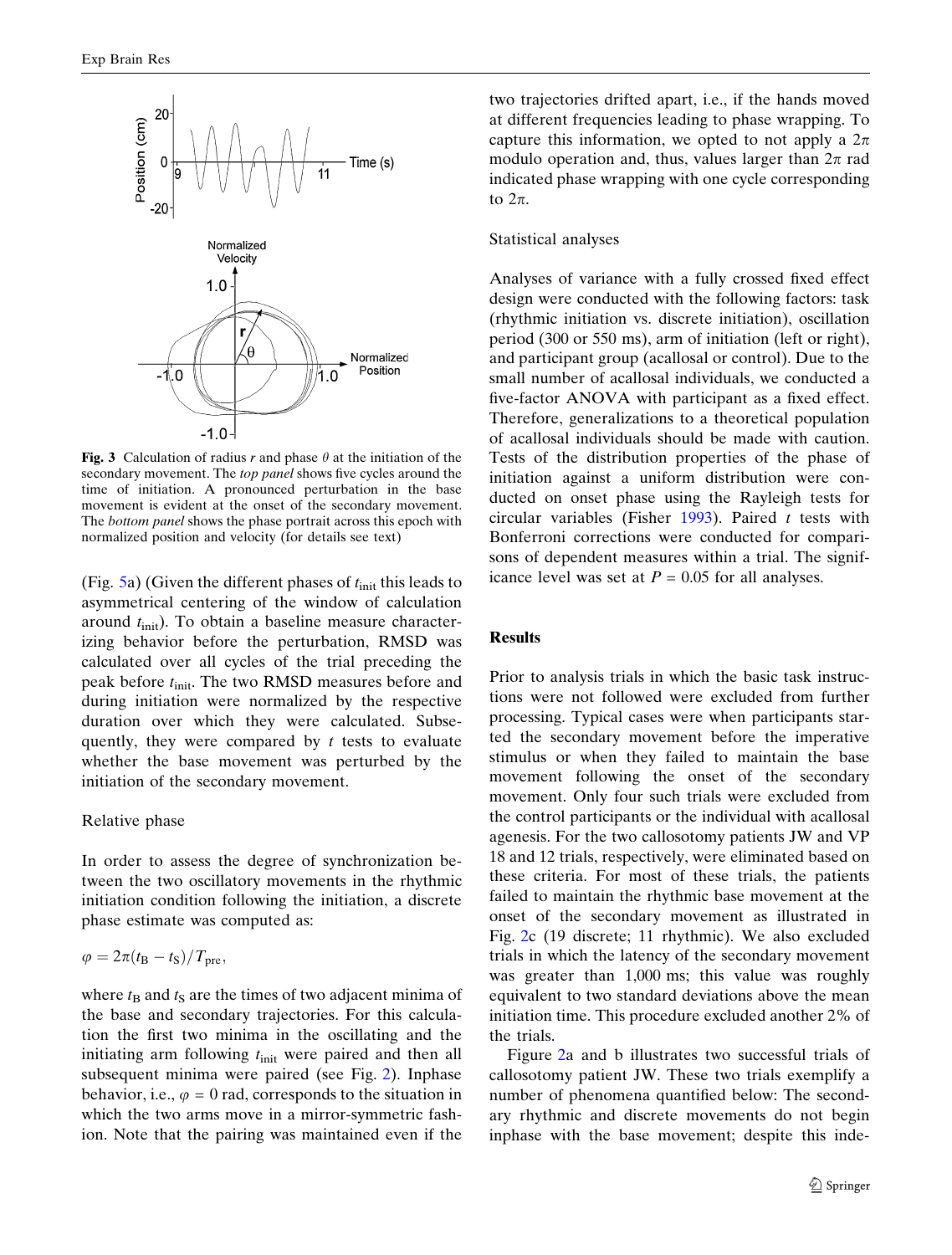pendence of initiation phase and period, the base movement shows a transient perturbation at the time of the onset of the secondary movement; once established, the two rhythmic movements do not exhibit a stable phase relationship, oscillating at different periods. Following the initiation of a discrete movement the base oscillations change in both amplitude and period: the periods become slower and the amplitudes become larger. Note that the amplitudes were not explicitly prescribed. Figure [2c](#page-5-0) illustrates one trial where the participant had trouble executing the required pattern: the rhythmic base movements were interrupted and the discrete movement showed an additional cycle. This trial was eliminated from regular analysis.

## Kinematics of the base movement

To capture the rhythmic performance of the base movement, the average periods and amplitudes before  $(T_{\text{pre}}, A_{\text{pre}})$  and after  $(T_{\text{post}}, A_{\text{post}})$  the onset of the secondary movement were computed across the 20 trials per condition and per participant. The means and standard deviations of the periods for the rhythmic and the discrete initiation conditions are summarized in Tables 1 and 2, with the data pooled over the two arms. From inspection of the variability measures shown in parentheses, the participants were able to oscillate at a fairly stable rate, although the callosotomy patient VP was considerably less consistent than the other participants.

To compare how the two participant groups responded to the initiation of the secondary movement a 2 (group)  $\times$  2 (arm)  $\times$  2 (period)  $\times$  2 (task)  $\times$  2 (epoch:

Table 1 Mean cycle durations (ms) of the base movements in the condition with initiation of a rhythmic movement

| Participants   | $T_{\rm pre}$ |            | $T_{\text{post}}$ |          |
|----------------|---------------|------------|-------------------|----------|
|                | $300$ ms      | 550 ms     | $300$ ms          | 550 ms   |
| JW             | 335(15)       | 568 (22)   | 377 (22)          | 608 (18) |
| <b>VP</b>      | 353(35)       | 562 (71)   | 381 (33)          | 582 (67) |
| <b>RU</b>      | 318(9)        | 609 (16)   | 323(11)           | 651 (27) |
| Average        | 335 (30)      | 580 (37)   | 361(22)           | 613 (37) |
| C <sub>1</sub> | 324 (20)      | 617(25)    | 337 (22)          | 643 (23) |
| C2             | 466 (25)      | 650 (22)   | 469(21)           | 652 (22) |
| C <sub>3</sub> | 337(12)       | 567 $(11)$ | 337(11)           | 555 (14) |
| Average        | 375 (19)      | 611(20)    | 381 (19)          | 617(20)  |

Participant averages were calculated for the interval before  $(T_{pre})$  and after  $(T_{post})$  the initiation of the secondary movement. The results for each participant are presented separately for the two period conditions (300 and 550 ms). Acallosal patients are identified by their initials and the symbol C refers to control participants. The standard deviations across 20 trials are listed in parentheses

pre-post) repeated-measures ANOVA was conducted on period with participants as a random factor within the group. As expected, period differences were highly significant,  $F(1, 1732) = 6015$ ,  $P < 0.0001$ , indicating that the participants did adopt different rates for the slow and fast conditions. More interesting, we observed main effects of group,  $F(1, 1732) = 85.86$ ,  $P < 0.0001$ and epoch,  $F(1, 1732) = 38.49$ ,  $P < 0.0001$ . These main effects were qualified by a group by epoch interaction,  $F(1, 1732) = 8.39, P < 0.001$ , reflecting the fact that the acallosal individuals slowed down more than controls after the initiation. Note, though, that the means for the two groups were more similar in the post-perturbation phase due to the fact that one of the controls, C2, was markedly slower than all others in the preperturbation phase. There was also a task by period interaction,  $F(1, 1732) = 138.23$ ,  $P < 0.000$ , revealing that for both groups, the period of the base movement was slower after initiation for the rhythmic task compared to the discrete task. Finally, there was also an interaction of arm by task by period, with the right arm movements slower than the left arm movements at the 550 ms condition for the discrete task.

The amplitudes in the different conditions showed relatively large differences across participants but these differences showed little pattern. This was not surprising as amplitudes were not specified in the task. On average amplitudes were 33 cm for both acallosal and control with a range between 21 and 40 cm.

Phase of the initiation of the secondary movement

A central question was whether the initiation phase of the secondary movement  $\varphi_{init}$  was constrained by the phase of the rhythmic base movement. Due to the random length of the foreperiod, the phase of the imperative signal  $\varphi_{\text{imp}}$  was distributed approximately uniformly across the cycle. Thus, if the secondary movement was initiated independent of the base

Table 2 Mean cycle durations of the base movements in the discrete condition (see Table 1 for details)

| Participants   | $T_{\rm pre}$ |          | $T_{\text{post}}$ |          |
|----------------|---------------|----------|-------------------|----------|
|                | $300$ ms      | 550 ms   | $300$ ms          | 550 ms   |
| JW             | 352 (18)      | 508 (33) | 368 (23)          | 529 (27) |
| <b>VP</b>      | 429 (35)      | 560 (66) | 461 (45)          | 589 (80) |
| <b>RU</b>      | 338(8)        | 585 (16) | 348 (12)          | 589 (11) |
| Average        | 373 (20)      | 548 (38) | 392 (26)          | 569 (40) |
| C1             | 402(36)       | 582 (26) | 369 (39)          | 591 (26) |
| C <sub>2</sub> | 501(43)       | 614(14)  | 516 (45)          | 627(26)  |
| C <sub>3</sub> | 331(15)       | 537 (14) | 352 (20)          | 532 (12) |
| Average        | 395 (31)      | 578 (18) | 412 (35)          | 584 (21) |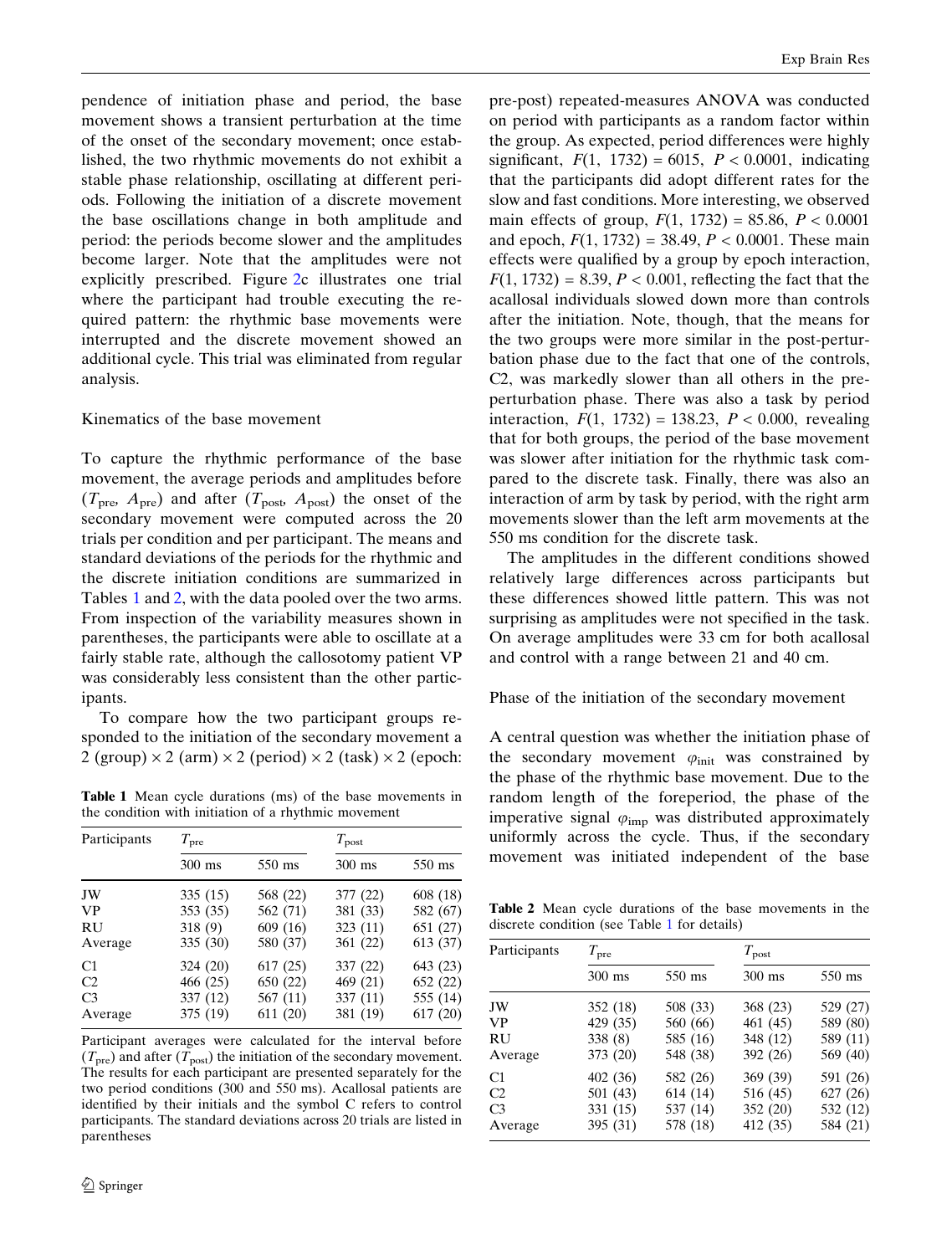movement, the initiation of the secondary movement with respect to the ongoing base movement should be also uniformly distributed. Figure 4 shows the distributions of  $\varphi_{\text{init}}$  pooled for the period and hand conditions and separated for control and acallosal individuals. For the discrete initiation condition neither of the two groups showed distributions of  $\varphi_{init}$  that were significantly different from a uniform distribution. In contrast, the rhythmic initiation was significantly constrained in controls to occur at around  $0/2\pi$  rad of the ongoing rhythmic movement. The acallosal group showed no such constraints.

Rayleigh tests performed on the individuals' data confirmed this impression statistically. For the discrete initiation condition the distributions for all six participants were not significantly different from a uniform distribution. For the rhythmic initiation condition, the results for the control participants differed from those for the acallosal patients. All three control participants showed distributions of  $\varphi$ <sub>init</sub> that were significantly different from a uniform distribution with increased frequencies for  $\varphi_{init}$  to be at 0 or  $2\pi$  (P < 0.0001). For the acallosal group, the initiation of the secondary rhythmic movement was not similarly constrained. The distributions for two of the acallosal individuals were

not different from uniformity. For JW, the distribution was not uniform: there were two modes at approximately  $\pi$  and  $2\pi$  rad, a pattern not seen in control participants.

Latency and peak velocity of the secondary movement

The mean initiation latencies IT of the secondary movements are presented in Table [3,](#page-9-0) with the data again pooled over the two arms. A 2 (group)  $\times$  2 (arm)  $\times$  2 (period)  $\times$  2 (task) ANOVA performed on mean values revealed significant differences between the two groups,  $F(1, 862) = 52.31, P < 0.0001$ . Acallosal participants had a significantly longer IT than controls, although the effect was small (454 vs. 443 ms). Importantly, the latencies for the rhythmic and discrete conditions did not differ for both groups,  $F(1, 862) = 2.90, P = 0.089$ , nor were there any significant interactions.

Interestingly, the peak velocity of the first flexion phase of the secondary movement was influenced by the period of the base movement,  $F(1, 862) = 91.42$ ,  $P < 0.0001$ . This effect was observed in both the controls (2.12 vs. 1.73 m/s for the 300 and 550 ms

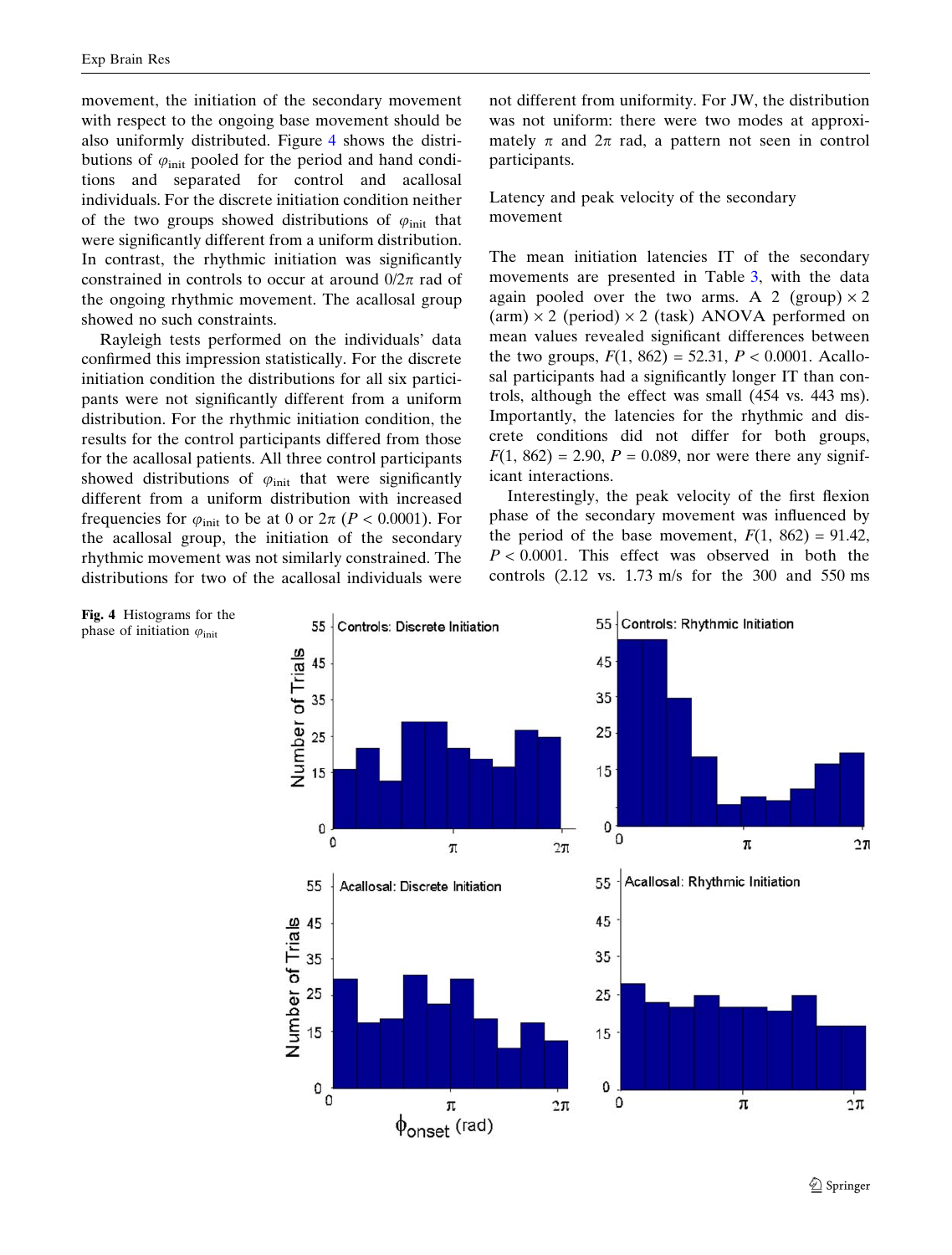<span id="page-9-0"></span>Table 3 Mean initiation times (IT, ms)

| Participants   | Rhythmic initiation |           | Discrete initiation |           |
|----------------|---------------------|-----------|---------------------|-----------|
|                | $300$ ms            | 550 ms    | $300$ ms            | 550 ms    |
| JW             | 483 (94)            | 483 (115) | 471 (140)           | 434 (72)  |
| <b>VP</b>      | 513 (125)           | 617 (150) | 679 (118)           | 507 (118) |
| <b>RU</b>      | 375 (88)            | 379 (99)  | 320 (84)            | 331 (53)  |
| Average        | 457 (102)           | 493 (121) | 490 (114)           | 424 (81)  |
| C1             | 433 (90)            | 488 (141) | 379 (63)            | 432 (90)  |
| C <sub>2</sub> | 349 (86)            | 407 (100) | 485 (154)           | 418 (105) |
| C <sub>3</sub> | 464 (119)           | 462 (144) | 467 (135)           | 507 (115) |
| Average        | 415 (98)            | 452 (128) | 444 (117)           | 452 (103) |

Standard deviations across 20 trials per condition are presented in parentheses

conditions, respectively) and acallosal participants (2.30 vs. 1.95 m/s), regardless of the type of secondary movement. The effect of group was also significant,  $F(1, 862) = 34.20, P < 0.0001$ , with the acallosal participants reaching higher peak velocities than the control group, although this was mainly caused by the large values from RU (Table 4).

Perturbation of the base movement by the initiation of the secondary movement

Figure 5a shows the time series of phase velocity  $\dot{\theta}$  and position of the rhythmic base movement over a segment spanning the time of initiation of the secondary movement ( $t_{\text{init}} = 0$ ). In this example, the callosotomy patient shows a transient perturbation in  $\dot{\theta}$  of the base movement around  $t_{init}$  (Fig. 5b).

To quantify these perturbations, we calculated the RMSD for  $\dot{\theta}$  over an interval delimited by the peak before and the second peak after the onset of the secondary movement (the hatched area in Fig. 5a). The pattern of results of the mean values of RMSD of

Table 4 Mean peak velocity (m/s) of the secondary movement during the discrete movements and initial cycle of the rhythmic movement

|         | Rhythmic initiation |            | Discrete initiation |            |
|---------|---------------------|------------|---------------------|------------|
|         | $300$ ms            | 550 ms     | $300$ ms            | 550 ms     |
| JW      | 1.77(0.55)          | 1.44(0.33) | 1.79(0.37)          | 1.88(0.32) |
| VP      | 2.33(0.87)          | 1.79(0.71) | 2.22(0.38)          | 1.66(0.79) |
| RU      | 2.84(0.31)          | 2.31(0.35) | 2.90(0.42)          | 2.61(0.62) |
| Average | 2.31(0.58)          | 1.85(0.47) | 2.30(0.39)          | 2.05(0.58) |
| C1      | 1.84(0.52)          | 1.99(0.25) | 2.30(0.67)          | 1.98(0.36) |
| C2      | 2.47(0.45)          | 1.79(0.37) | 1.79(0.50)          | 1.36(0.39) |
| C3      | 2.11(0.25)          | 1.50(0.21) | 2.21(0.26)          | 1.74(0.29) |
| Average | 2.14(0.41)          | 1.76(0.28) | 2.10(0.47)          | 1.69(0.35) |

Standard deviations are presented in parentheses. Since there was no difference between the left and right arm, the data from these conditions were pooled

 $\dot{\theta}$  is summarized in Fig. [6.](#page-10-0) The grey solid line shows the grand average of the RMSD value prior to the initiation of the secondary movement, presenting a baseline measure of the stability of the base movement. (These RMSD values calculated over the pre-initiation interval did not differ between the two groups. Therefore, the grand average was used for comparison.) A first statistical analysis compared the RMSD estimates of before and during initiation of the secondary movement by paired  $t$  tests for each of the 16 conditions. With one exception all  $t$  tests yielded a significant difference ( $P < 0.0001$ , with  $\alpha = 0.0003$  after Bonferroni correction, one condition was significant at  $P < 0.0005$ ), indicating that the initiation of the secondary movement produced a perturbation in the ongoing base movement larger than fluctuations in the pre-initiation phase. On average, the RMSD values were about twice as large as those obtained prior to the perturbation. Similar effects were observed when the



Fig. 5 a Segments of the time series of  $\dot{\theta}$  and position around the initiation time  $t_{\text{init}}$ . The hatched area illustrates the RMSD measure for  $\dot{\theta}$  that quantifies the magnitude of the perturbation. The trace is from a trial when the callosotomy patient JW was producing rhythmic movements with the right arm at target rate of 550 ms with a discrete secondary movement. b All 20 of the trials from the condition depicted in a, aligned at Time 0, the initiation time of the secondary movement,  $t_{\text{init}}$ . The time series of phase velocity  $\dot{\theta}$  are stacked on top of each other separated by a constant interval. Hence, the units of the y-axis are arbitrary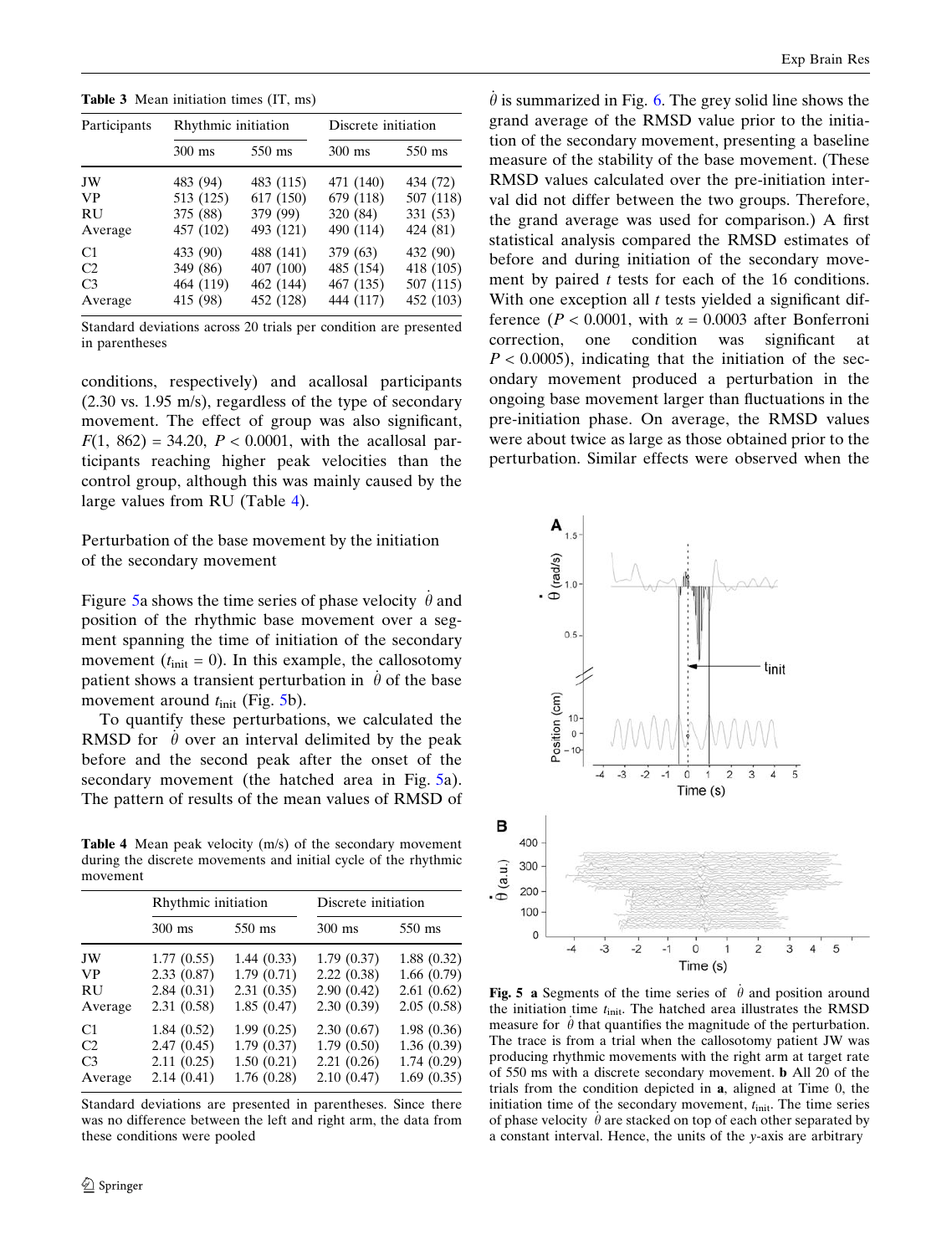<span id="page-10-0"></span>

Fig. 6 a Average perturbation, measured by RMSD of  $\dot{\theta}$  for base movement performed with either the right or left arm. The grey solid line indicates the grand average RMSD score prior to the initiation of the imposed movement. The triangles and circles indicate this measure for controls (solid line) and acallosal (dotted line). The error bars indicate standard deviations. **b** Average perturbation separated by the conditions of discrete and rhythmic initiation in the secondary movement

RMSD measure was based on deviations in the radius, r, and hence are not reported here.

To compare the effect of the perturbation across conditions, the mean RMSD values were entered into a 2 (group)  $\times$  2 (task)  $\times$  2 (period)  $\times$  2 (arm) ANOVA. Significant main effects were obtained for arm,  $F(1,$  $862$ ) = 27.30,  $P < 0.0001$ , and task,  $F(1, 862) = 40.62$ ,  $P < 0.0001$ . The first effect was due to the fact that perturbations were larger when the left arm performed the base movements (Fig. 6a), an effect that was more pronounced in the control group (group  $\times$  arm interaction:  $F(1, 862) = 9.52$ ,  $P < 0.005$ ). The second main effect of task revealed that, overall, the two groups showed significantly larger perturbations of the base movement when the secondary movement was discrete compared to when it was rhythmic,  $F(1, 862) = 40.62$ ,  $P < 0.0001$  (Fig. 6b). More important, group and task also interacted,  $F(1, 862) = 21.22$ ,  $P < 0.0001$ . For the acallosal group the perturbations in the discrete and rhythmic initiation tasks did not differ significantly,  $F(1, 433) = 1.23, P = 0.268$ , while this difference was highly significant for the control group,  $F(1, 433) = 6.92, P = 0.001$ . The two-way interaction between group and period was also significant,  $F(1, 862) = 25.37, P < 0.0001$ . The acallosal group showed larger perturbations for the 550 ms period condition compared to 300 ms; the reverse was observed for the control participants.

We also examined whether the magnitude of the perturbations were dependent on the phase at which the imposed movement was initiated. Inspection and correlation analyses showed that RMSD did not systematically depend on the phase.

#### Rhythmic synchronization

The tendency to synchronize the rhythmic movements of both arms was assessed in the post-initiation interval for the imposed rhythmic condition. For each trial, point estimates of relative phase  $\varphi$  were determined for all cycles following initiation and pooled into histograms based on 10 trials per condition with at least 10 data points per trial. While the data of the control group were pooled in Fig. [7a](#page-11-0), the data of the three acallosal participants are shown separately in Fig. [7b](#page-11-0)– d. Inspection of these histograms illustrate that the three control participants showed a sharp peak around  $\varphi = 0$  and smaller ones at  $-2\pi$  and  $2\pi$  rad, indicating frequency-locked movements in which the arms maintained a mirror-symmetric inphase relationship. Note, that there was no instruction whether inphase or antiphase should be adopted. Negative phase values correspond to cycles in which the secondary movement lagged behind the base movement.

While the two callasotomy patients JW and VP also show a peak at  $\varphi = 0$ , their distributions are much broader with values ranging from  $-5\pi$  to  $20\pi$  rad. As detailed in the methods, relative phase was not adjusted with modulo  $2\pi$  in order to identify drifts and phase wrapping. Typically, the secondary movement oscillated at a faster rate than the base movement (see Fig. [2](#page-5-0) for an example).

The congenital acallosal participant RU showed a distinct pattern with peaks centered around  $\pi$  and  $-\pi$ rad. For most of the cycles, this participant exhibited an antiphase relationship between the two oscillations. The negative  $\varphi$  values signaled that there was a tendency for the base movement to be performed faster.

#### Entrainment to bimanual rhythmic coordination

While Fig. [7](#page-11-0) gives a clear indication that callosotomy participants show reduced phase- and frequency-locking when the two arms were performing rhythmic movements, the histograms obscure the time course of relative phase, i.e., whether the two cyclic movements were entrained in the beginning and drifted apart, or whether there was no phase locking from the initiation of the secondary movement. To address this question,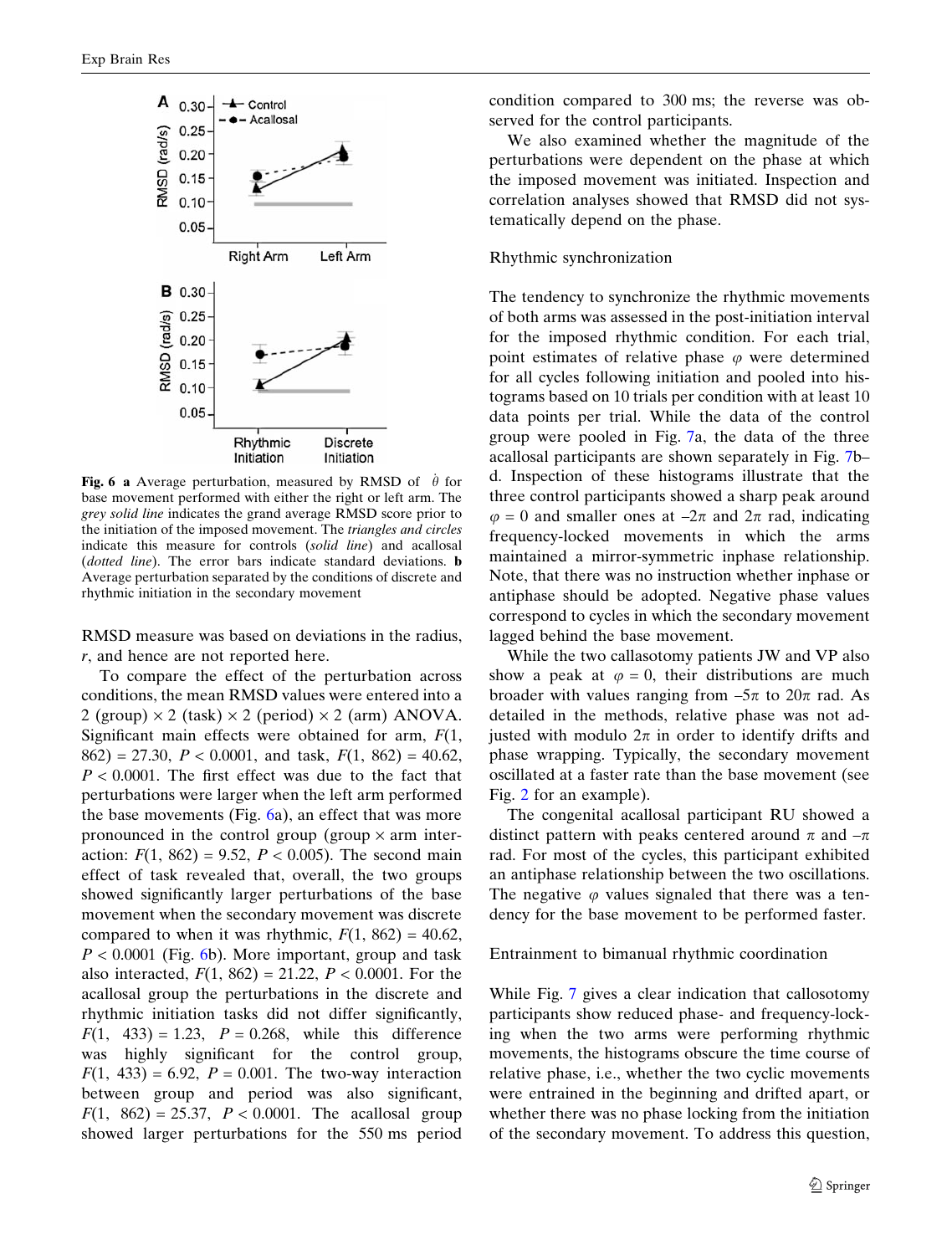<span id="page-11-0"></span>Fig. 7 Histogram for relative phase  $\varphi$  between the two arms after the secondary rhythmic movement has been initiated. The data of all three participants of the control group are pooled given their overall similarity. The data for the three acallosal participants are graphed separately. Relative phase is calculated in a cumulative fashion. Drifts and loss of cycles are indicated by values larger than  $2\pi$ . Positive values indicate that the base movement leads the secondary movement. Values greater or less than  $2\pi$  indicate that the movement of one arm lapped the other arm by one or more cycles



 $\varphi$  of the first four cycles following  $t_{\text{init}}$  were plotted as a function of cycle number (Fig. [8](#page-12-0)). The control participants show a relatively tight clustering around 0 rad at cycle 1, directly following initiation, and this coupling became increasingly tighter and after four cycles. The movements were either inphase or antiphase, with the former dominating in most trials. In contrast, the callosotomy individuals JW and VP show  $\varphi$ -values at cycle 1 that were spread out and even increased across the successive cycles. The agenesis participant RU shows a different picture: while the initiation  $\varphi$  is spread out following the imperative signal, there is a tendency toward antiphase movements with each cycle.

## **Discussion**

A substantial literature has accumulated over the past two decades demonstrating that during bimanual movements there are marked spatiotemporal constraints between the two limbs. These studies have generally focused on symmetric rhythmic actions, identifying the contribution of biomechanical, neurophysiological, and perceptual factors that may underlie interlimb coupling. Considerably less attention has been dedicated to bimanual movements in which the task demands are distinct for the two hands even though these types of actions are more prevalent in daily behavior (Obhi [2004\)](#page-15-0). In the present study, we compared the interactions that occur when an ongoing rhythmic movement is combined with either a similar, rhythmic movement or a discrete action (Wei et al. [2003](#page-15-0)). In particular, we explored how these interactions were affected in individuals lacking the corpus callosum. The comparison of healthy participants and acallosal individuals should provide insight into how direct interhemispheric communication across the corpus callosum contributes to spatiotemporal constraints that occur when a new movement is initiated with one arm when the other limb is producing an ongoing rhythmic movement. Moreover, by requiring either discrete or rhythmic secondary movements, we sought to further examine whether these two movement classes are associated with distinct neural systems.

Constraints on the initiation of a rhythmic or discrete secondary movement

Healthy participants exhibited strong spatiotemporal coupling when initiating a secondary rhythmic movement against a background of another rhythmic movement. Phase entrainment was evident at the moment of movement initiation, indicating that coupling was already present before the preparation of the secondary movement. This coupling was absent when a discrete movement was initiated, consistent with the findings of Wei et al. [\(2003](#page-15-0)) in healthy adults. In con-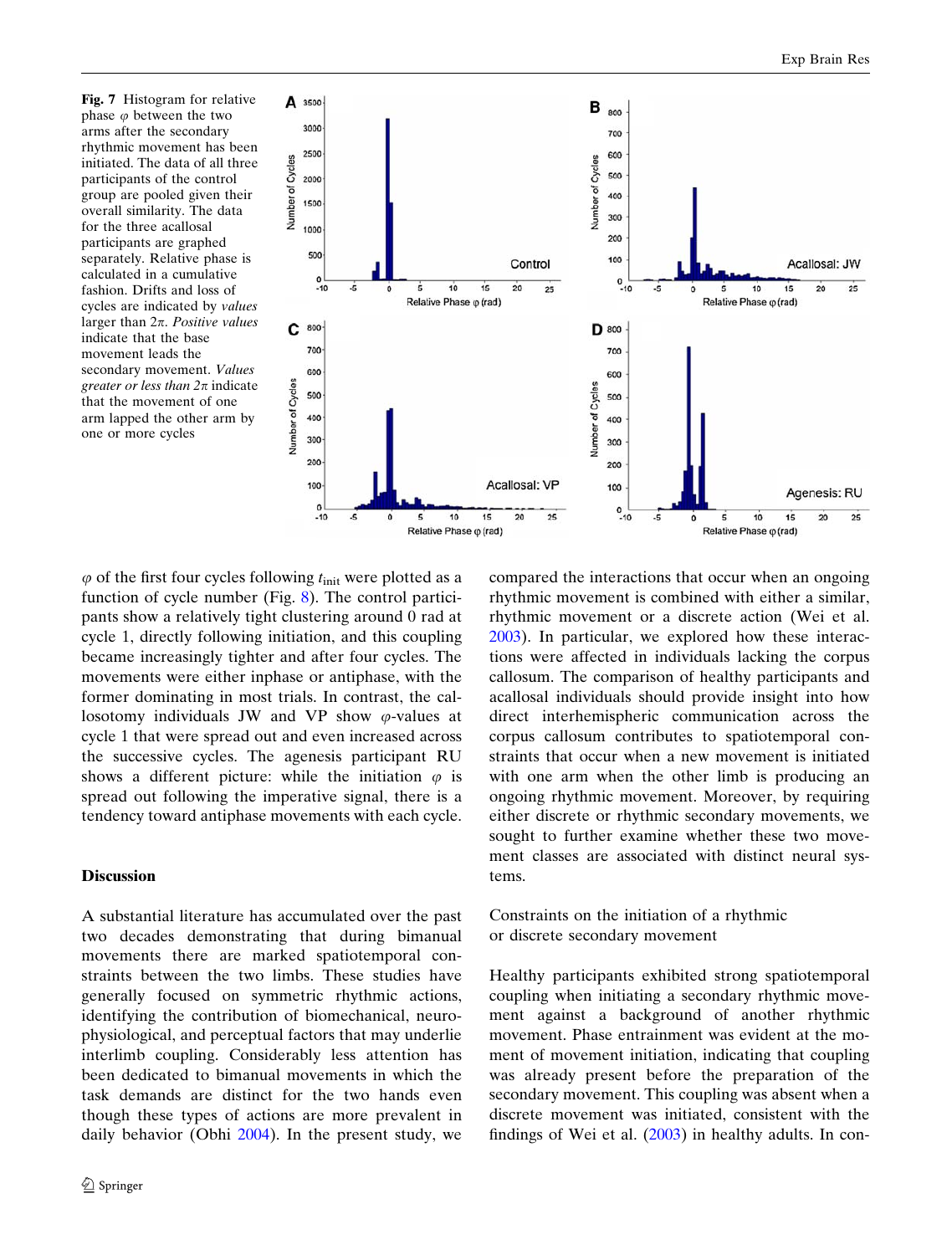<span id="page-12-0"></span>Fig. 8 Relative phase  $\varphi$ evaluated for the first four cycles following the initiation of the secondary movement for the control (a) and acallosal (b) participants



trast, this phase entrainment at movement initiation was absent in the acallosal participants for both discrete and rhythmic secondary movements. Moreover, these participants exhibited attenuated coupling during the bimanual phase of the rhythmic task, although the degree of this uncoupling varied across the three individuals. Taken together, the results from the control and acallosal groups indicate that spatiotemporal constraints observed during bimanual rhythmic movements are highly dependent on communication across the corpus callosum (Kennerley et al. [2002\)](#page-15-0).

While the results point to a cortical locus of these interactions, the requisite neural regions remain unclear. Neuroimaging studies of bimanual interlimb coupling have revealed activation of premotor and posterior parietal cortex during rhythmic movements which increased when the coordination requirements were more challenging (Wenderoth et al. [2004,](#page-15-0) [2005\)](#page-15-0). Similarly, interference arising during the planning and execution of spatially conflicting discrete reaching movements activates posterior areas of the parietal cortex (Diedrichsen et al. [2006](#page-14-0)). Moreover, in a patient undergoing a two-stage callosotomy operation, spatial uncoupling only became evident after the second, more posterior resection (Eliassen et al. [1999](#page-15-0), [2000](#page-15-0)). Hence, we have proposed that the intermanual constraints in symmetric actions are due to the activation and transcallosal interactions supported by the parietal lobes (Ivry et al. [2004](#page-15-0)).

The lack of coupling between the two limbs when the secondary movement entails a discrete movement, in both the controls and acallosals, suggests that there is little confluence from the control signals for rhythmic and discrete movements. This hypothesis is further supported by imaging studies indicating the differential engagement of cortical and subcortical areas for these two classes of movements (Schaal et al. [2004\)](#page-15-0). The results of the acallosal participants are especially informative. Previous studies have indicated that temporal coupling persists in callosotomy patients for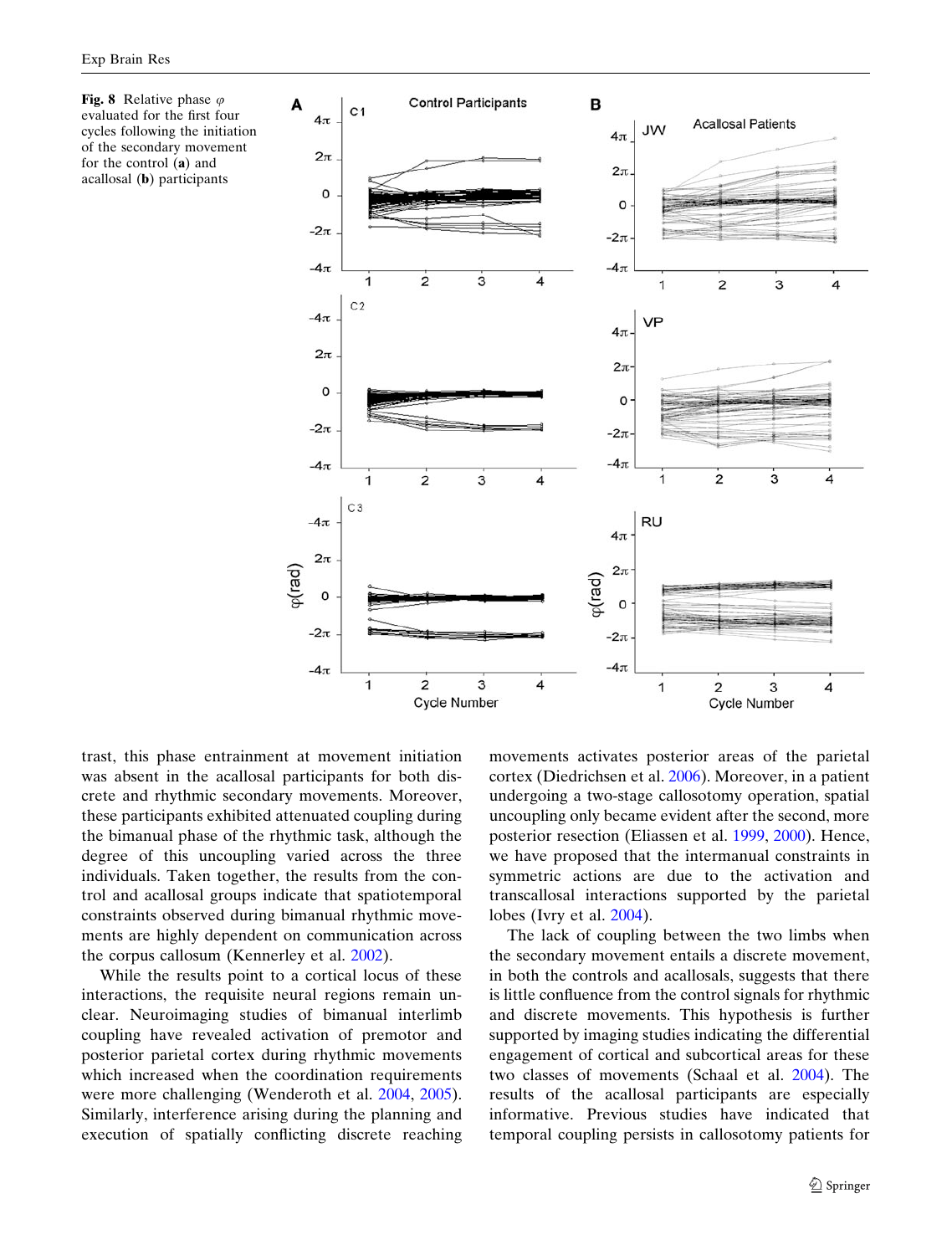discrete movements, regardless of whether these movements are made in isolation (Franz et al. [1996](#page-15-0)) or in a repetitive manner as occurs during finger tapping (Ivry and Hazeltine [1999](#page-15-0); Tuller and Kelso [1989\)](#page-15-0), although the variability of the inter-tap onsets may increase (Eliassen et al. [2000\)](#page-15-0). In contrast, loss of temporal coupling is observed when rhythmic movements are produced in a continuous manner; that is, without any salient events such as contact or synchronization points (Kennerley et al. [2002](#page-15-0)). This dissociation has led to the hypothesis that a subcortical mechanism is engaged during movement initiation (Ivry et al. [2004](#page-15-0)). The lack of coupling in the current study would indicate that the initiation of a discrete movement does not require coordination with, or modification of the command signals for an ongoing rhythmic movement.

# Perturbation of an ongoing rhythmic movement by the initiation of a secondary movement

The observed lack of phase entrainment during the initiation of the secondary movement, however, does not mean that the two actions were produced independently. Perturbations of the base movement were generally observed, and these effects were even more pronounced in the acallosal group. While the coupling of the two rhythmic movements in normal adults had less effect on the base movement, the initiation of a discrete movement introduced a transient perturbation in the ongoing rhythmic movement (also reported in Wei et al. [2003](#page-15-0), although in different measures). Moreover, this perturbation was greater when the base movement was produced by the left hand. Keeping in mind that all participants were right-handers, this finding suggests a higher degree of stability for the dominant arm (Byblow and Goodman [1994\)](#page-14-0).

The asymmetric nature of these perturbations suggests several interpretations. First, the asymmetries may be related to hemispheric specializations for motor control. For example, it has been proposed that the hemisphere contralateral to the dominant hand is more adept in the open-loop control of the trajectory of a movement, whereas the contralateral hemisphere is more adept in controlling endpoint locations (Serrien et al. [2006](#page-15-0)). The greater stability of the dominant hand in the current study follows if we assume that the continuous nature of the rhythmic movements emphasizes trajectory control over endpoint control (Wang and Sainburg [2005\)](#page-15-0). Alternative asymmetric control hypotheses rest on the idea that the dominant/ left hemisphere plays an essential role in skilled movements (see Serrien et al. [2006](#page-15-0)) or bimanual coordination (Viviani et al. [1998\)](#page-15-0). As such, the left hemisphere would be more strongly involved in controlling both hands and the initiation of a secondary movement with the right arm could have a stronger perturbing effect on the non-dominant arm than vice versa.

Second, the asymmetry may reflect the demands on attentional resources. Initiating a secondary movement requires a shift in attention that may result in a transient reduction of resources devoted to the baseline task. An exemplary trial illustrates this reading: In Fig. [2](#page-5-0)c the participant fails to perform the instructed discrete movements and performs a cycle similar to the base movement. At the same time, he stops the base movement, potentially due to a shift of attention to the secondary movement. The effect of this is conceivably more pronounced when the baseline task is being performed by the non-dominant limb (Amazeen et al. [1997](#page-14-0), [2005\)](#page-14-0). Perturbations of the baseline movement were also observed for the acallosal participants and were, in fact, even higher than in controls. However, the perturbations were similarly high for discrete and rhythmic secondary movements, unlike in control participants where perturbations were modulated by the task demands of the secondary task.

One interpretation of these perturbations is that a subcortical mechanism associated with initiating the secondary movement influences the ongoing base movement. That is, the transient signal required to initiate the secondary movement may broadcast to descending commands for both hands (Ivry and Hazeltine [1999](#page-15-0)). The fact that this perturbation is similar for the discrete and rhythmic secondary conditions is consistent with the notion that this subcortical process is independent of the specific movement commands associated with the base movement.

The attentional hypothesis suggests an alternative interpretation. That is, the initiation of the secondary movement created a transient reduction in attentional resources devoted to the base movement. Such resource sharing effects between hemispheres are frequently observed in studies of callosotomy patients, even in the absence of task-specific interactions (reviewed in Gazzaniga [2000](#page-15-0)).

The present data sets do not allow us to make strong evaluations of the different hypotheses proposed for the observed perturbations of the baseline movement in the controls and acallosals. However, two aspects of the results are consistent with the attentional hypothesis. First, in a significant number of trials, the callosotomy patients showed a prolonged disruption of the rhythmic base movement (Fig. [2](#page-5-0)c). Indeed, the occur-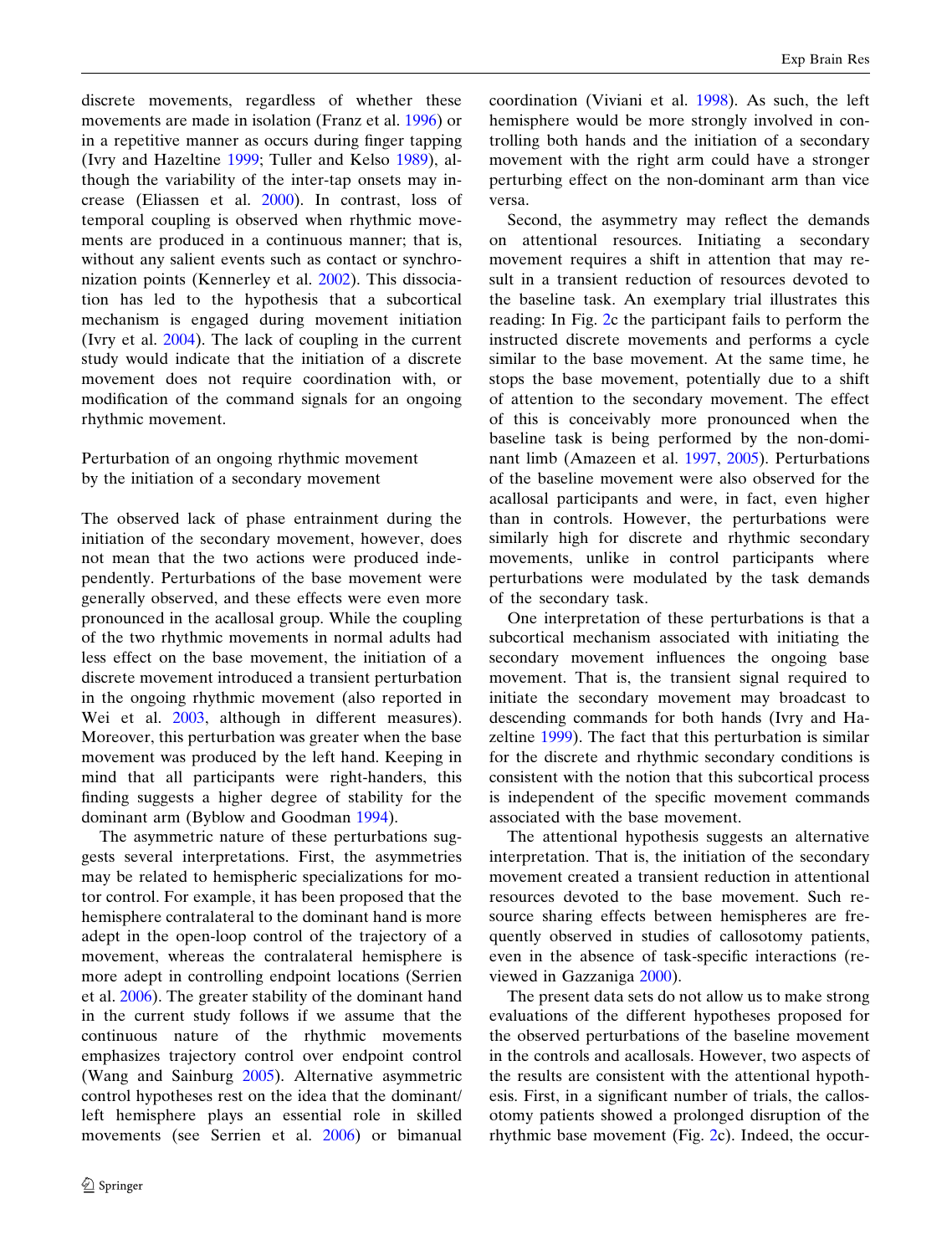<span id="page-14-0"></span>rence of these led the experimenter to provide occasional reminders prior to the start of each trial that the base movement should always be maintained. Second, the perturbation effect was reduced for the control participants when the secondary task was rhythmic. In this condition, the movements of the two arms can be integrated into a unified coordination pattern, or what might be viewed as a single task. For the acallosals, the perturbation effect was independent of whether the secondary movement was discrete or rhythmic, consistent with the hypothesis that for the acallosal individuals, the movement patterns associated with each hand are independent (Franz et al. [1996](#page-15-0); Kennerley et al. [2002](#page-15-0)).

Differences between individuals lacking a corpus callosum due to agenesis or callosotomy

The rhythmic-initiation condition also contained a relatively long episode in which both arms moved rhythmically, revealing further interesting findings especially in acallosal individuals. First, continuous bimanual coupling was severely compromised in the callosotomy patients, similar to that reported by Kennerley et al. [\(2002](#page-15-0)). Second, the performance of the acallosal agenesis individual deviated from that observed in the other participants. Unlike the surgical callosotomy patients, he did not adopt different frequencies (and hence phase wrapping) for the two rhythmic movements. Nonetheless, his performance was distinct from the controls in that he generally adopted a predominantly antiphase coordination pattern. These results demonstrate that temporal coupling during continuous movements can become established in individuals who have always lacked a corpus callosum. This coupling could arise if a single hemisphere controls bimanual actions or due to the functional recruitment of an expanded anterior commissure (Serrien et al. [2001\)](#page-15-0).

Differences in bimanual coupling between agenesis and callosotomy patients have also been reported by Serrien et al. [\(2001](#page-15-0)). Using a drawer opening and grasping task, individuals with acallosal agenesis synchronized the movements of the two hands at the start and end of the action. Callosotomy patients, however, lacked this synchronization with a complete uncoupling apparent in two of the patients when vision was absent. A similar pattern is evident in the current results with the stronger temporal coupling in the agenesis individual compared to the callosotomy patients. Note, though, that the performance of the agenesis individual differs markedly from the controls, both in the onset of the rhythmic movement (no phase

entrainment) and the adopted phase. Thus, while agenesis individuals show greater intermanual constraints than those in whom this fiber tract was resected later in life, the communication over the corpus callosum underlies many of the constraints observed during bimanual rhythmic movements.

In conclusion, interhemispheric coupling and the role of the corpus callosum was further elucidated in a complex asymmetric bimanual task. While initiation of a secondary movement is mediated by callosal connections, leading to spatiotemporal independence of the two hands without the corpus callosum, perturbations exerted by secondary movements appear to be mediated through subcortical structures. Spatiotemporal coupling in bimanual rhythmic movement is significantly deteriorated without corpus callosum, but life-long experience can restore the coupling. For neurologically healthy humans the differences between tasks that involve discrete and rhythmic components are congruent with the hypothesis that discrete and rhythmic movements constitute two different movement types.

Acknowledgments This research was supported by the National Science Foundation (BCS-0096543 and PAC-0450218), the Tobacco Settlement Funds 4100020604, and the National Institutes of Health (HD045639, NS30296, NS40813).

#### References

- Amazeen EL, Amazeen PG, Treffner PJ, Turvey MT (1997) Attention and handedness in bimanual coordination dynamics. J Exp Psychol Hum Percept Perform 23(5):1552– 1560
- Amazeen EL, Ringenbach SD, Amazeen PG (2005) The effects of handedness on coordination dynamics in a bimanual Fitts law task. Exp Brain Res 164(4):484–499
- Amazeen PG, Amazeen EL, Turvey MT (1998) Dynamics of human intersegmental coordination: Theory and research. In: Rosenbaum DA, Collyer CE (eds) Timing of behavior: neural, computational, and psychological perspectives. MIT, Cambridge, pp 237–259
- Barr MS, Corballis MC (2002) The role of the anterior commissure in callosal agenesis. Neuropsychology 16(4):459
- Byblow WD, Goodman D (1994) Performance asymmetries in multifrequency coordination. Hum Mov Sci 13:147–174
- Cohen L (1970) Interaction between limbs during bimanual voluntary activity. Brain 93:253–272
- Corballis PM, Inati S, Funnell MG, Grafton ST, Gazzaniga MS (2001) MRI assessment of spared fibers following callosotomy: a second look. Neurology 57:1345–1346
- de Rugy A, Sternad D (2003) Interaction between discrete and rhythmic movements: reaction time and phase of discrete movement initiation against oscillatory movements. Brain Res 994:160–174
- Diedrichsen J, Grafton ST, Albert N, Hazeltine E, Ivry RB (2006) Goal-selection and movement-related conflict during bimanual reaching movements. Cereb Cortex (in press)